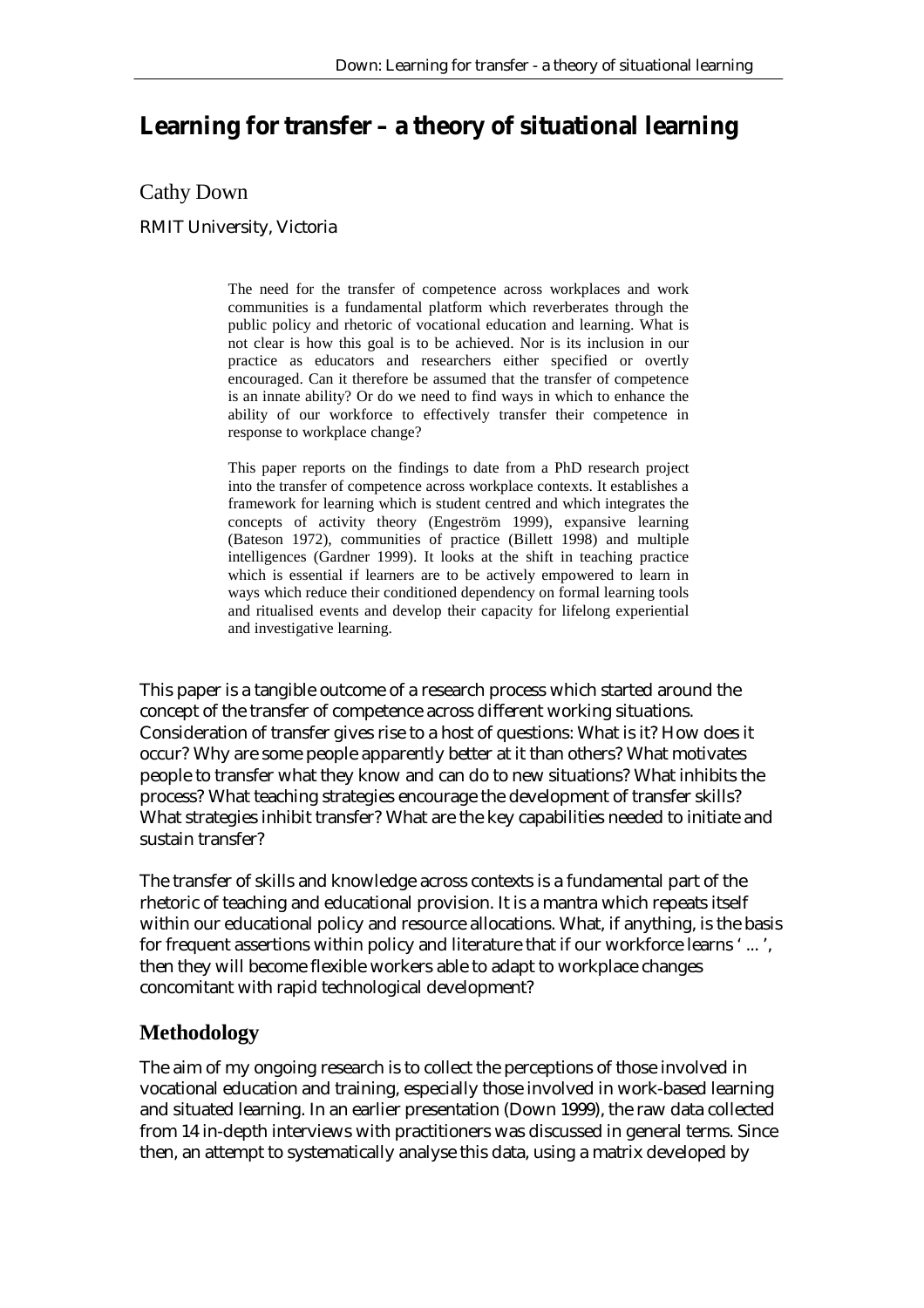Engeström (1999, p 6), has been made. Arising from this and from an ongoing literature search, a model for describing learning for transfer has been developed.

This model will be used as the basis of an electronic questionnaire which will then be forwarded to at least 120 practitioners for feedback and validation. The responses will provide the data on which an enhanced model will be developed. Figure 1 provides a diagrammatic view of the research design.

**Figure 1:** Research design

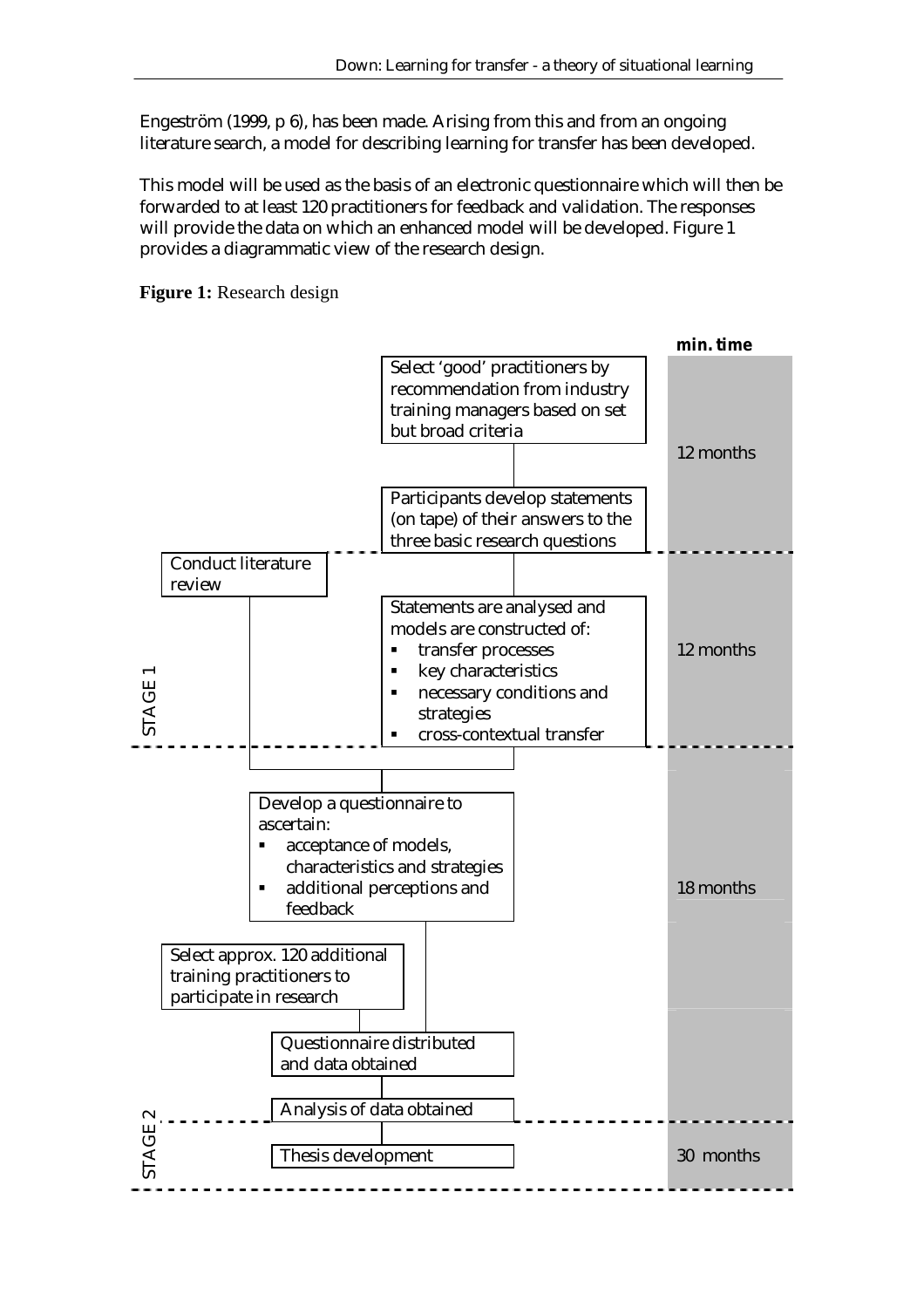## **Analysis of data**

The conceptual framework within which the stage 1 data has been analysed is based on a matrix for the analysis of expansive learning developed by Engeström (1999, p 6). This matrix is derived from a consideration of learning within the framework of activity theory. Engeström argues that standard theories of learning are based on the proposition that the knowledge or skill to be acquired is itself stable and reasonably well-defined and that there is a competent teacher who knows what is to be learnt. In contrast, learning in the workplace is often concerned with something which is not stable, nor even defined or understood ahead of time. This is the learning involved in personal and organisational transformation and thus, it may be argued, is an essential aspect of learning for transfer.

Expansive learning may be seen to develop from Bateson's (1972) theory of learning. Bateson distinguished between three levels of learning. These are outlined in the following table:

**Table 1:** Bateson's levels of learning

|           | <b>Description</b>                                                                                                       | <b>Example</b>                                                          |
|-----------|--------------------------------------------------------------------------------------------------------------------------|-------------------------------------------------------------------------|
| level I   | conditioning through the acquisition<br>of responses deemed correct within a<br>given context                            | learning the correct<br>answers and behaviours in<br>a classroom        |
| level II  | acquisition of the deep-seated rules<br>and patterns of behaviour<br>characteristic to the context itself                | learning the 'hidden<br>curriculum' of what it<br>means to be a student |
| level III | radical questioning of the sense and<br>meaning of the context and the<br>construction of a wider alternative<br>context | learning leading to change<br>in organisational practices               |

Expansive learning develops from level III learning and actively and collectively develops new patterns of activity. The matrix developed for the analysis of expansive learning combines the five principles of activity system thinking with four fundamental questions about learning.

The first principle of activity theory is that 'a collective, artifact-mediated and objectoriented activity system … is taken as the prime unit of analysis' (Engeström 1999, p 4). This is illustrated in Figure 2.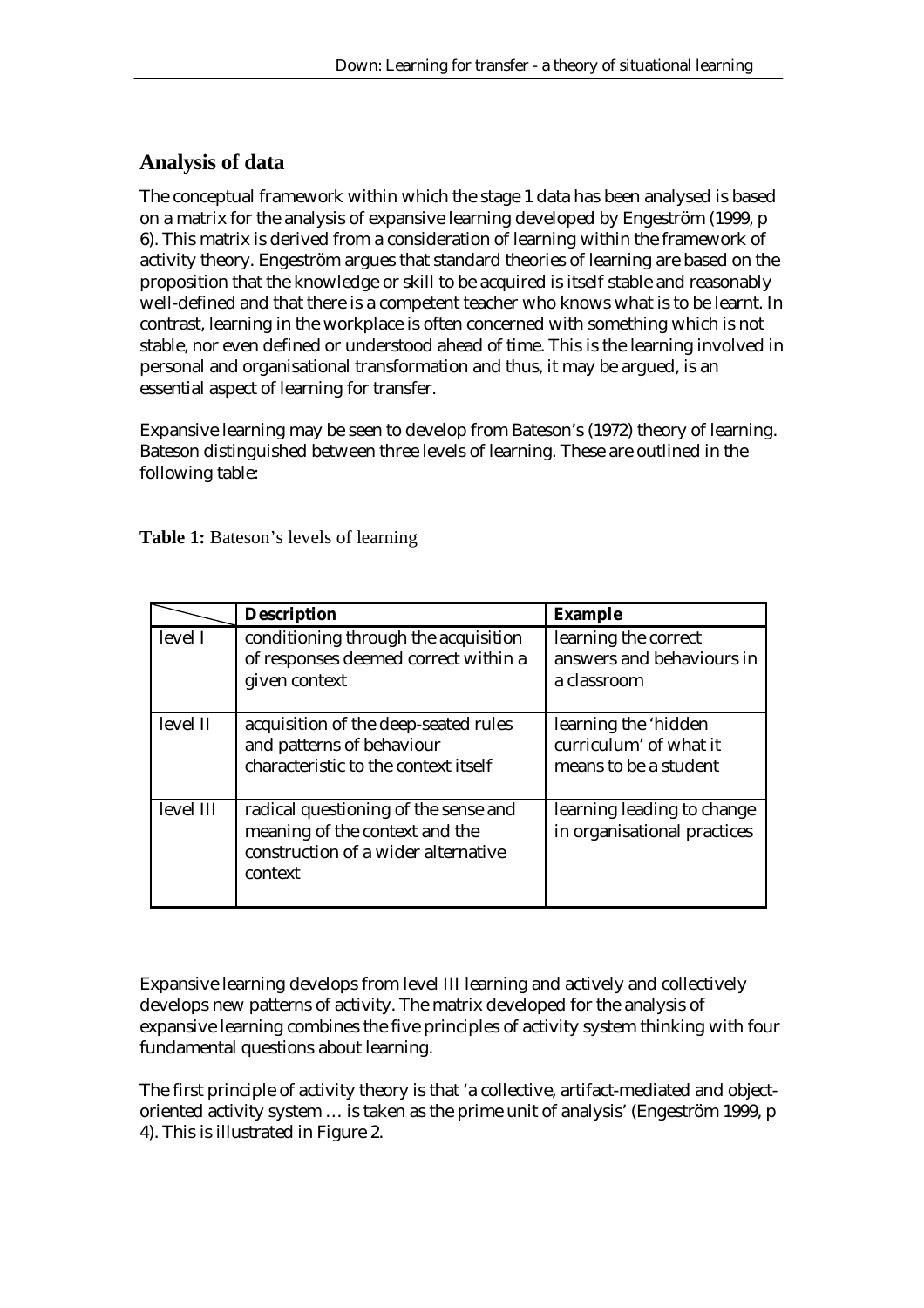

**Figure 2:** Minimal model for activity theory (Engeström 1999)

This means that the analysis of a system of activity, whether this is a group or individual activity, needs to be analysed within the context of the activity according to an identification of the mediating artefacts, the community of practice in which the group or individual is embedded, the applicable rules and the division of labour involved - as all these will impact on the outcome of the activity.

The second principle is the multi-voicedness of activity systems, which are necessarily a community of multiple-points of view, traditions and interests. The third principle is historicity as activity systems take shape and get transformed over a period of time. Hence, their problems and potentials can only be understood against their own history. The fourth principle is concerned with the central role of contradictions as sources of change and development, whilst the fifth principle asserts that activity systems undergo expansive transformations when the object and motive of the activity 'are reconceptualised to embrace a radically wider horizon of possibilities than in the previous mode of the activity' (Engeström 1999, p 5).

Figure 3 shows the matrix which was used to analyse the stage 1 research data.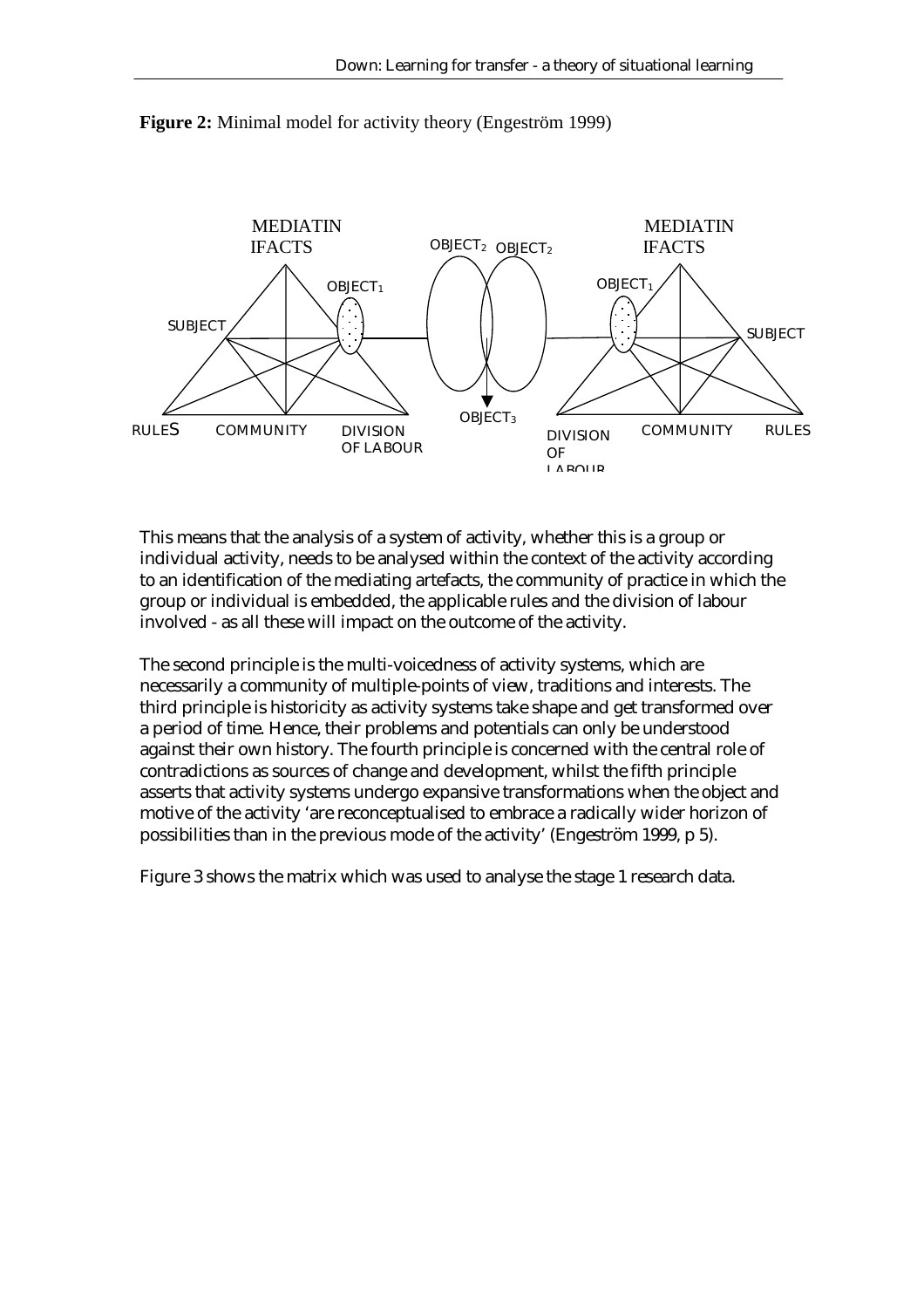

**Figure 3:** Matrix for the analysis of expansive learning (Engeström 1999)

### **Outcomes of the analysis**

Whilst time-consuming and difficult, the analysis enabled the recognition of the paradoxes and unresolved contradictions which were apparent in all the interviews. It also enabled the identification of emerging views, as the discipline of working through the concept of transfer and its manifestations gave rise to new insights and understandings.

One of the most intriguing things shown by the analysis is that, for many of the participants, the multi-voicedness was internal as they slipped between themselves as learners and themselves as facilitators of learning. Thus two clear systems could be identified depending on the role the participant was reflecting on, and these systems carried their own historicity and contradictions.

As a result of this, it is intended to re-interview the participants in an attempt to determine whether such factors will give rise to expansive learning about their perceptions of learning for transfer.

#### **A model of learning for transfer**

The exercise of analysis through the expansive learning framework allowed me to give form to a model of learning which I believe starts to pull together a number of approaches to learning which are linked within the literature to learning for transfer.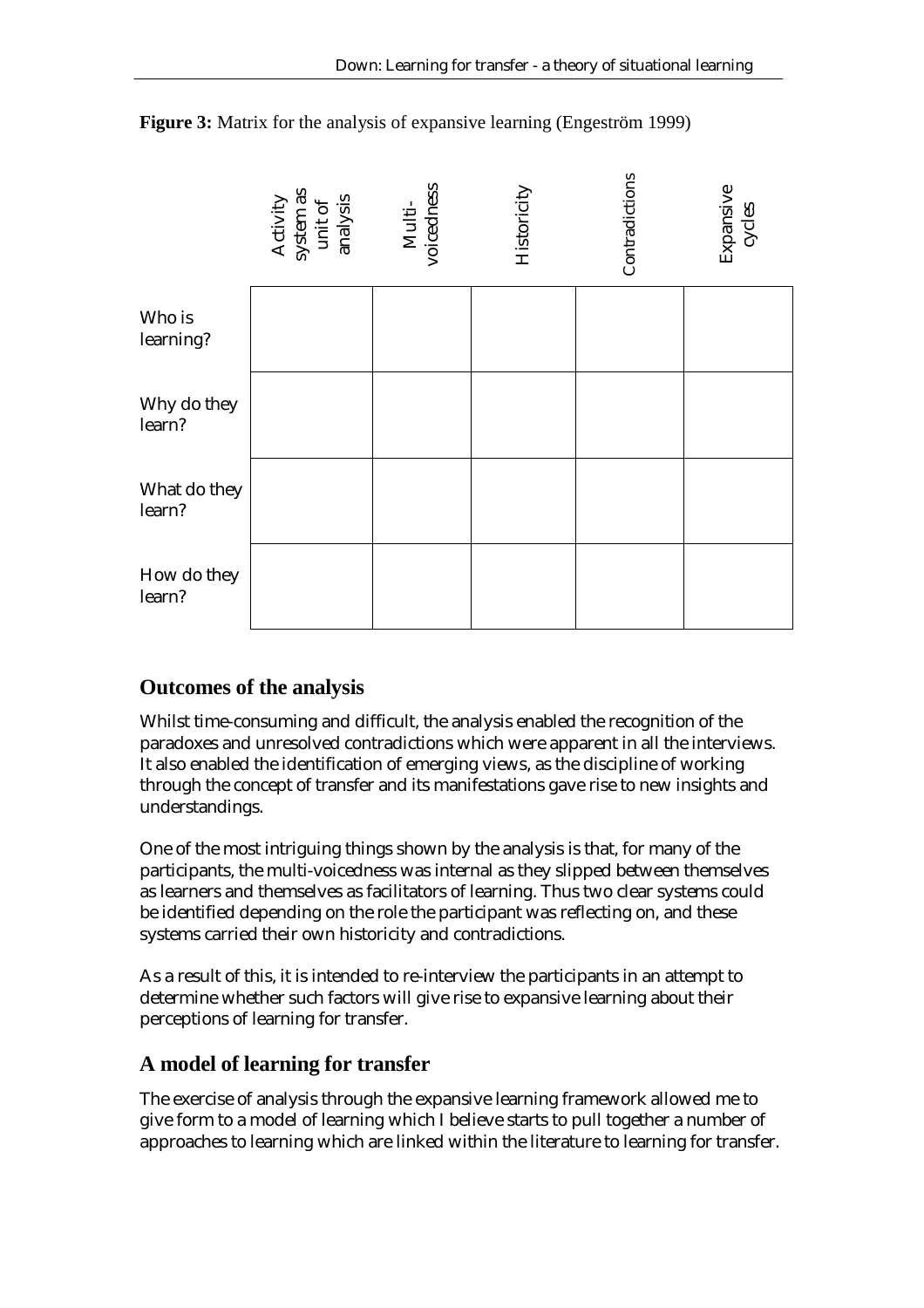The diagram (shown in two possible configurations) on the following page shows the bare bones of what my thesis is at present – it will no doubt change as I continue my research. The diagram attempts to represent a cross-section through a learning spiral. The argument which underpins this diagram is that, if this is a reasonable depiction of how learning might be considered, then we need to shift our focus away from the provision of information to the facilitation of the learner's ability to unpack and repack, analyse and synthesise, or deconstruct and reconstruct his/her current learnings against existing understandings within multiple frameworks, in a different configuration.

This deconstruction and reconstruction has multiple starting points and results in different configurations of learning. It is not putting the puzzle back again into a known form; it is the creation of new and deeper understandings.

Recent work by Marton and Booth (1997) and Bowden and Marton (1998) presents the theory that it is through the experience of difference, rather than the recognition of similarity, that we learn. Certainly the third step in my learning loop represents learning as a result of the perception and experience of difference. The questioning of this perceived or experienced difference generates 'puzzlement' and transforms it from fuzzy confusion to tangible questions which lead to interest, motivation to learn and the exercise of imagination. It results in the generation and consideration of innovative answers and alternatives.

The rationale for this is that the recognition of similarity (or learning through patterning) limits the depth of the learning as it limits learners' exposure to risk and prevents them from having to leave their learning comfort zone. Much of our conditioned learning during compulsory schooling is characterised by an emphasis on patterning and linear logic. These are both learning tools can could be said to minimise the risk of getting the 'wrong' answer and form the basis for the development of social conformity and adherence to social mores.

In contrast, our informal learning is characterised by a 'trial and error' approach, in which we accept that we will probably make mistakes but that we will learn through these. This is learning in the context of variation and is often characterised by lateral and innovative thinking. Learning through variation necessarily involves the learner in the double loop of problem solving and reflective thinking.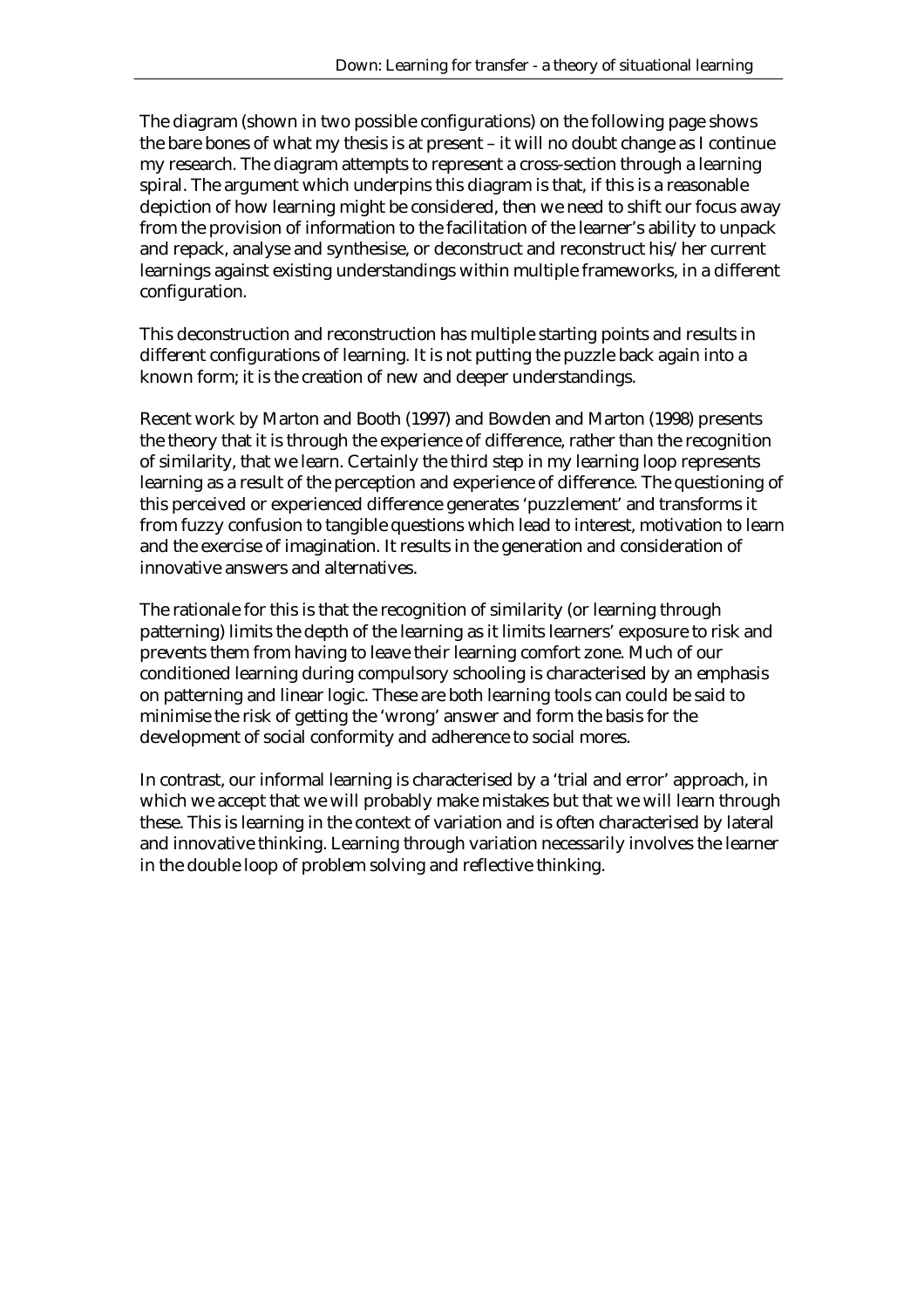Down: Learning for transfer - a theory of situational learning

## **FRAMEWORK for transfer**

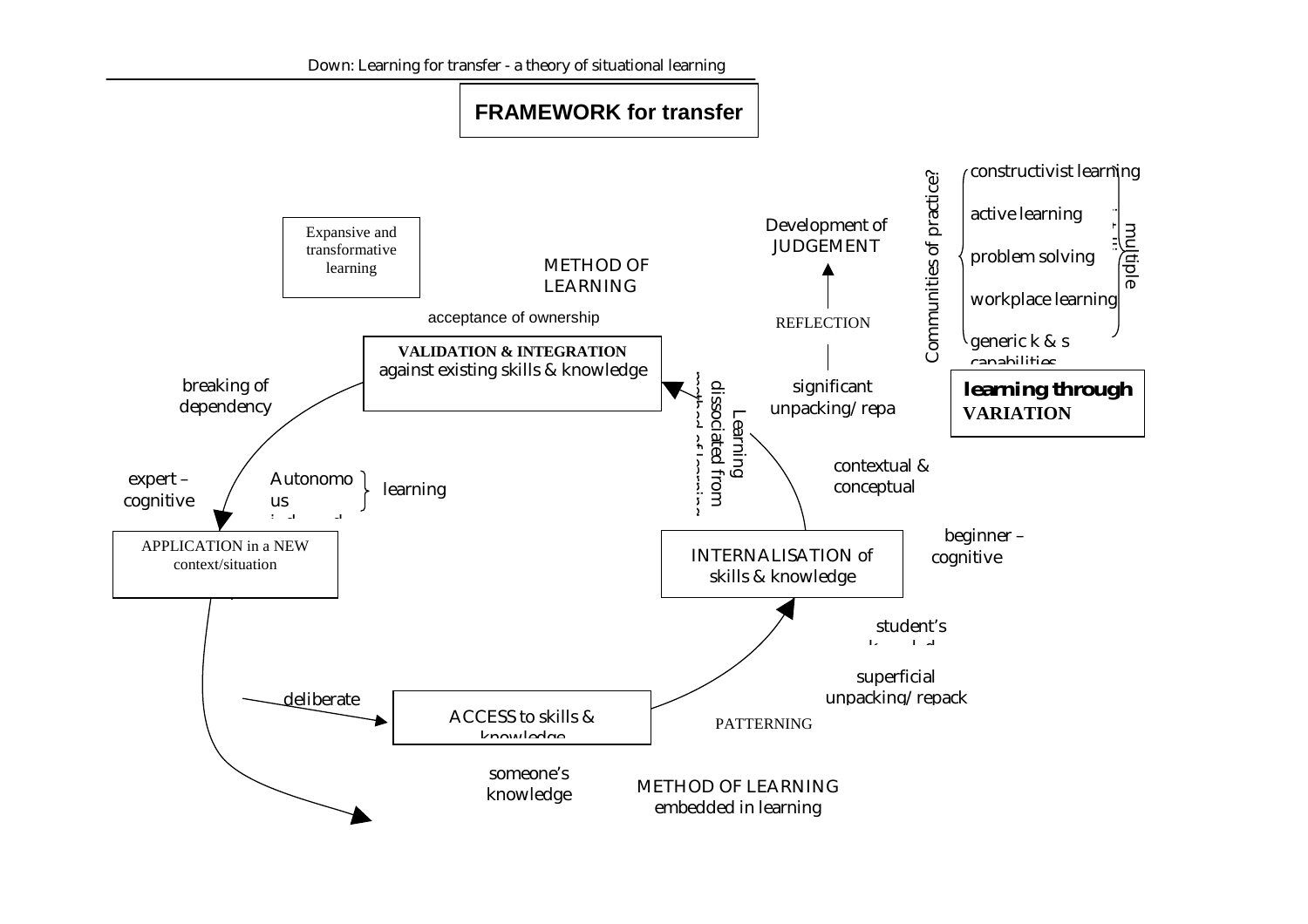This also means that what is learned is disembedded (partially or completely) from the method of learning. By contrast, learning through patterning results in learning in which the method of learning and the learning are deeply embedded and not dissociated.

It is also important to recognise that our learning is underpinned by unconscious modifications which result from an individual learner's experience and orientation, the language structure and medium in which the learning is expressed and the contexts and environments (physical, social, intellectual and psychological) in which it occurs.

Learning can be aborted at any point along the loop. My current research suggests that failure to continue learning occurs when it becomes too hard or the risk is too great relative to the learner's motivation to learn. Thus, within the learning process, the learner must have access to or develop strategies to store and organise partial learnings.

The last step in a learning loop is the final breaking of the learner's dependency on the method or environment of learning and signals that the learner is capable of flexible, autonomous and independent transfer of his/her acquired competence. This involves 'letting go' of his/her reliance on the learning props which have been used to initiate, motivate and support learning and includes undue dependence on:

- external motivators
- teachers and mentors
- co-learners and colleagues
- methods and strategies of learning
- 'prods and pokes' which detract from learning independence and autonomy.

The concept of spontaneous transfer<sup>1</sup> (which is implied in the fourth stage of my diagram) is a contested one. A number of researchers, mainly cognitive psychologists, argue that it is a myth, maintaining that there is no empirical evidence that spontaneous transfer does occur (Misko 1998).

I cannot agree with this as my experience (and those of students, colleagues and research participants) is rich with incidents where quite autonomous and independent transfer of competence has occurred. My formative theory on this is that spontaneous transfer arises from an internal sense of 'puzzlement' combined with the need, imagination and initiative to make meaning out of diversity, paradox and multiplicity. This probably entails reflection which reflexively crosses the boundaries between linear and lateral logic; intuition and nous; 'big-picture' and 'fine-detail' thinking; and reasoning both 'within' and 'without' the square.

This probably gives rise to the question of whether it is possible to 'teach' or for something to be 'taught'. Whilst I still, from habit I suspect, use those terms, I am becoming increasingly convinced that you cannot teach anyone anything (or is that a double negative?), nor can you motivate someone to learn. The best that teachers can do is to facilitate an active, inclusive, interesting and challenging environment (physical, social, intellectual and psychological/emotional) in which the learner can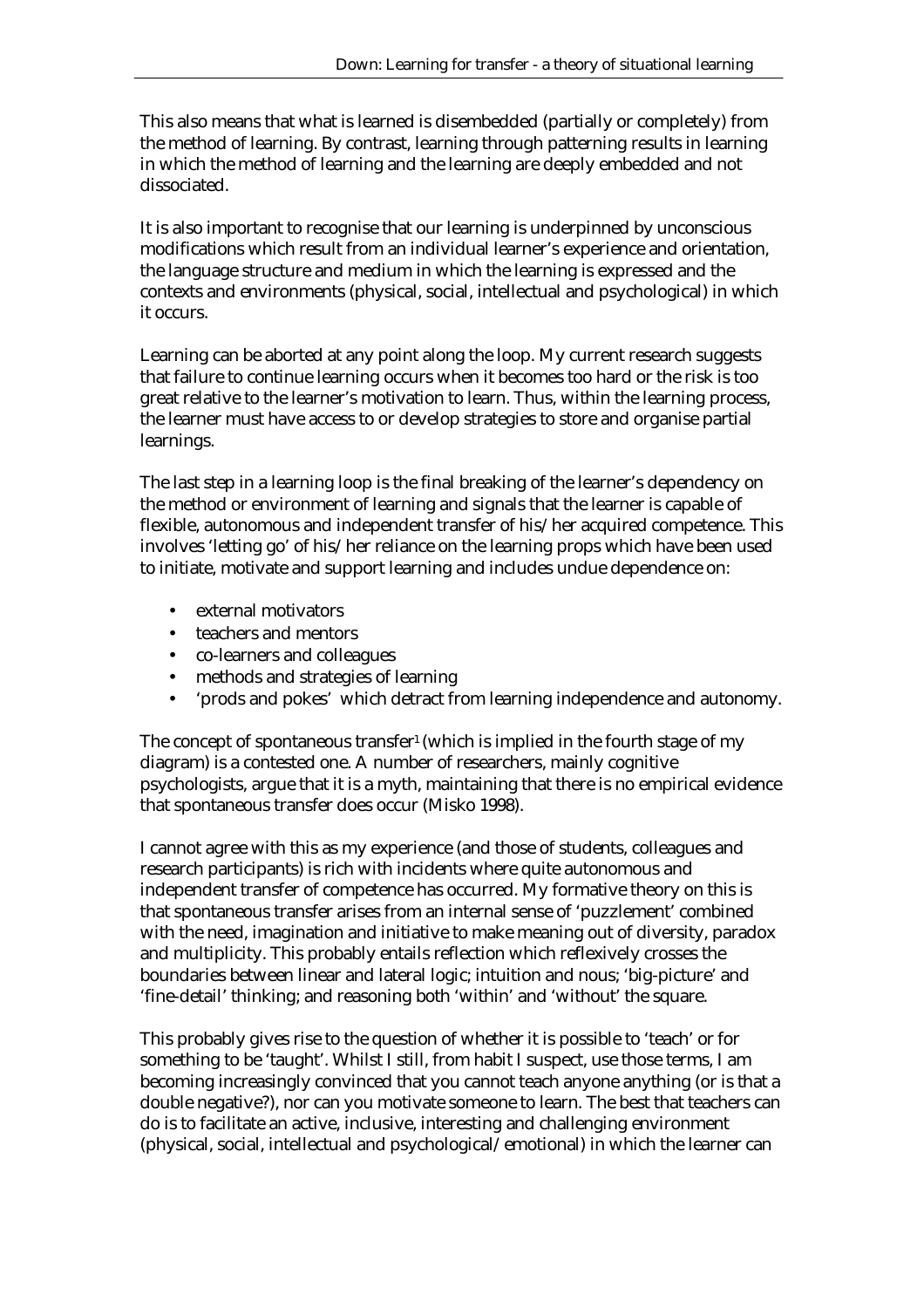learn and which provides sufficient exposure to variation to cause the learner to question his/her experience, feelings and thoughts.

### **Conclusions**

If this model does help to explain the complexities of learning for transfer, then it implies a radical shift from much of the teaching and learning which currently occurs and is promoted within vocational education and training (VET).

In order to enable educational institutions and enterprises to enthusiastically embrace a VET approach which ensures that their students become independent of them, a radical change from the current government- and training authority-imposed regimes of accountability and audits of activity is required. It requires the courage and commitment to shift current thinking from a product-oriented model based on manufacturing processes to the recognition that teaching is a service activity and one which is only fruitful when teachers and learners work together towards a common goal; a truly Herculean task.

Moreover, cleaning the Augean Stables is child's play compared with the challenge of converting a system, characterised by almost total commitment to learning through patterning and dependency, to the development of transferable learning. However, it is imperative in order to ensure that the Australian workforce can rapidly adapt to technological and work practice change.

### **Note**

1. Basically, spontaneous transfer involves the subject transferring what has been learned in one context to another without prompting towards a recognition of the essential similarity of the two contexts.

### **References**

Bateson G (1972). Steps to the ecology of mind. New York: Ballantine Books.

Billett S (1998) Transfer and social practice. Australian and New Zealand Journal of Vocational Education Research, vol 6, no 1, pp 1-25.

Bowden J and Marton F (1998) The university of learning: beyond quality and competence. London: Kogan Page.

Down C M (1999) Working theories in practice: perceptions on the transfer of competence across workplace contexts (DEETYA E1). Seventh Annual International Conference on Post-compulsory Education and Training, Gold Coast, Griffith University.

Engeström Y (1999) Expansive learning at work: toward an activity-theoretical reconceptualization. Seventh Annual International Conference on Post-Compulsory Education and Training, Gold Coast, Centre for Learning and Work Research, Griffith University.